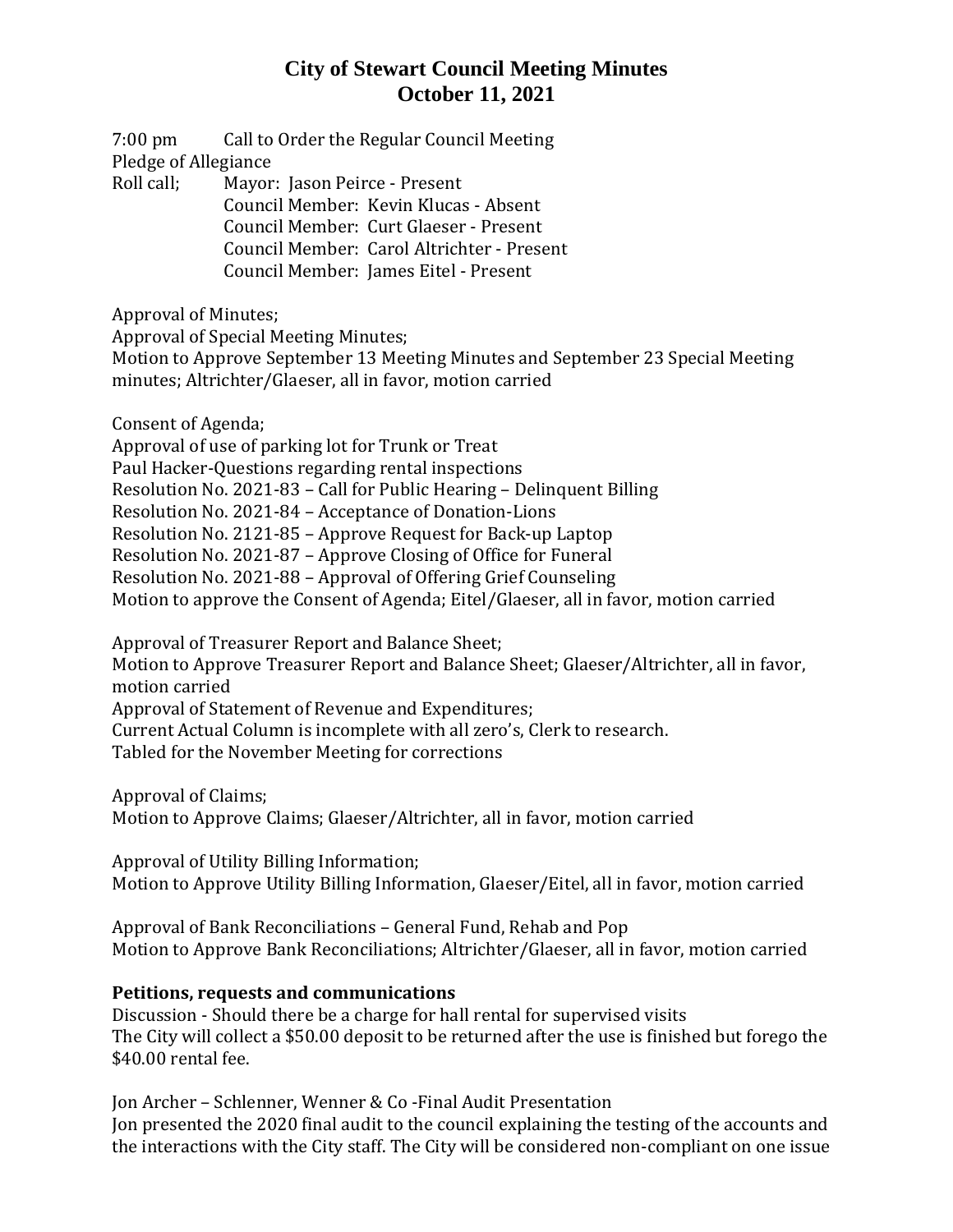that has since been resolved. It was noted that many cities are non-compliant for the same issue. The audit went smooth with a lag in receipt of information but the correct reports have been filed with the State Auditor's Office.

#### Carol Nelson – ARPA Information

Carol asked if there was going to be a workshop regarding the ARPA monies and how they will be spent. Carol also requested that some of the monies be used as a bonus to Fire Department employees as a bonus to say Thank You for your service. Councilmember Altrichter indicated that the County was not going to use any of their monies in this manner so the City would not be looking at doing this.

## ARPA Information Received from County

Council member Altrichter informed the council what determinations have been made pertaining to the spending of the ARPA monies and that there is still no definite statement as to what the money could and could not be used for.

Buffalo Lake-Hector-Stewart School Dist. will be holding a special election on Nov. 2, 2021

## Annette Hiles – Cease and Desist

The City received a letter of Cease and Desist regarding Invoice 2019.33. The Attorney in fact states that the City has no base for this invoice. Discussion was had to determine if this should be sent to the City Attorney. The Council decided this will be forwarded on to the City Attorney.

## Explanation of Use of City Funds

Mayor Peirce explained that there some questions regarding some charges on the City credit card and if they were allowable. The City Auditor Jon Archer was present and gave direction regarding the specific questions.

Approve Use of the City Parking lot for the 2021 Trunk or Treat

Paul Hacker questioned if the City had the ability to change the fee for the rental inspections. It was explained that the fees are set by the building inspector. He then asked if the City could change the year of inspections from once every 2 years to once every 3-4 years. It was decided that the City would "wait and see" how the inspections go with the new inspector. The City is not changing anything at this time.

## **Ordinances and Resolutions;**

Resolution No. 2021-50 – Approval to purchase Tablet for Meter Reading Motion to Approve Resolution No. 2021-50; Altrichter/Glaeser, all in favor, motion carried Members polled, Peirce-yea, Altrichter-yea, Eitel-yea, Klucas-absent, Glaeser-yea

Resolution No. 2021-74 – Approval of Cell Phone Reimbursement Motion to Approve Resolution No. 2021-74; Glaeser/Eitel, all in favor, motion carried Members polled, Peirce-yea, Altrichter-ney, Eitel-yea, Klucas-absent, Glaeser-yea

Resolution No. 2021-75 – Approve Recommended Account Consolidation Motion to approve Resolution No. 2021-75; Glaeser/Altrichter, all in favor, motion carried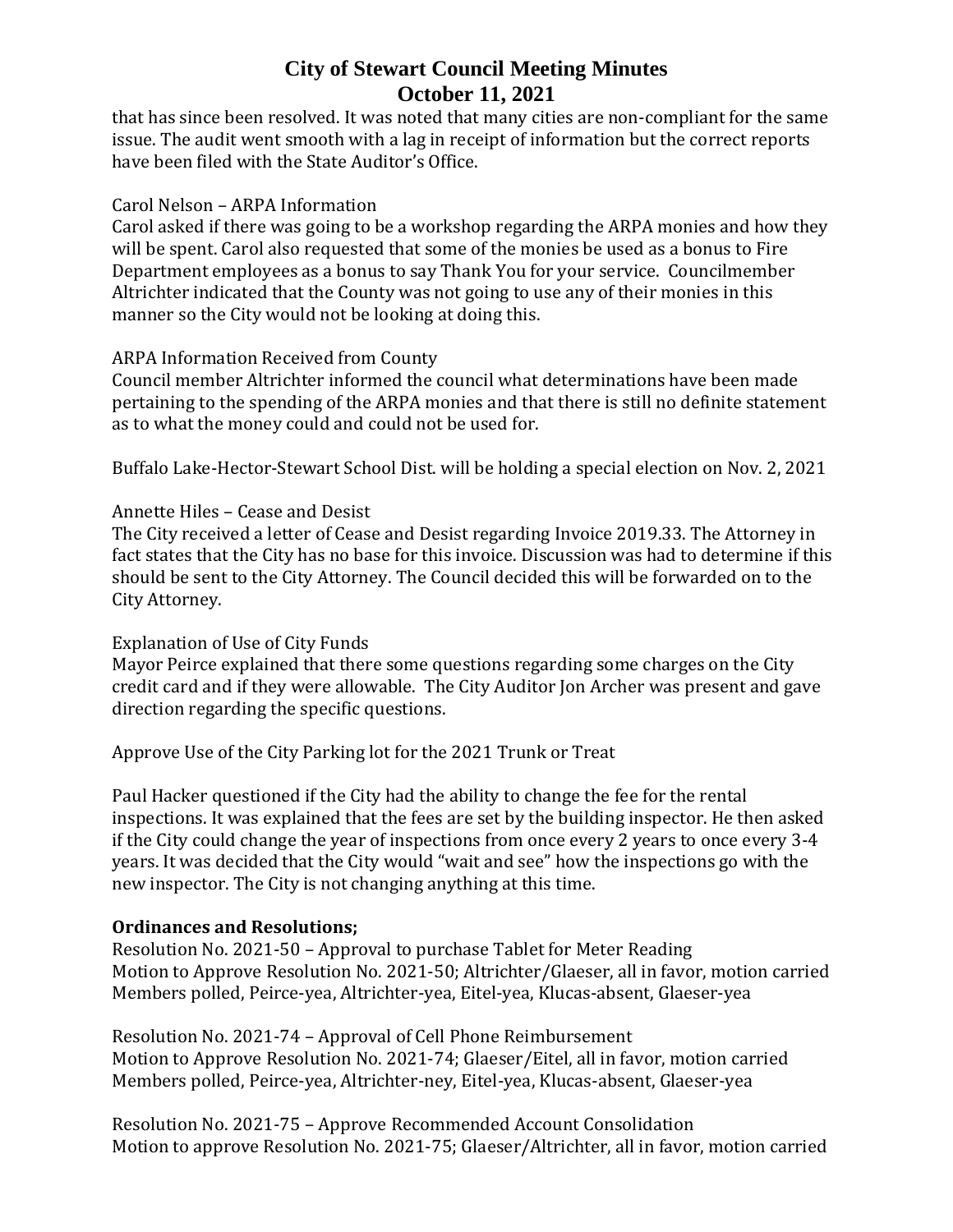Members polled, Peirce-yea, Altrichter-yea, Eitel-yea, Klucas-absent, Glaeser-yea

Resolution No. 2021-76 – Approve Change in Snow Removal Change the verbiage to state as business purposes allow. Motion to approve Resolution No. 2021-76; Eitel/Glaeser, all in favor, motion carried Members polled, Peirce-yea, Altrichter-yea, Eitel-yea, Klucas-absent, Glaeser-yea

Resolution No. 2021-77 – Approval to Accept Donation – Lions Motion to approve Resolution No. 2021-77; Glaeser/Altrichter, all in favor, motion carried Members polled, Peirce-yea, Altrichter-yea, Eitel-yea, Klucas-absent, Glaeser-yea

Resolution No. 2021-83 – Call for a Public Hearing-Delinquent Utility Billing Motion to approve Resolution No. 2021-83; Glaeser/Altrichter, all in favor, motion carried Members polled, Peirce-yea, Altrichter-yea, Eitel-yea, Klucas-absent, Glaeser-yea

Resolution No. 2021-84 – Approve Acceptance of a Donation Motion to Approve Resolution No. 2021-84; Glaeser/Altrichter, all in favor, motion carried Members polled, Peirce-yea, Altrichter-yea, Eitel-yea, Klucas-absent, Glaeser-yea

Resolution No. 2021-85 – Request for Use of Back-up Laptop Motion to approve Resolution No. 2021-85; Altrichter/Glaeser, all in favor, motion carried Members polled, Peirce-yea, Altrichter-yea, Eitel-yea, Klucas-absent, Glaeser-yea

Resolution No. 2021-86 – Approval to Post Maintenance Position Remove Supervisor, Post after October 18th.

Motion to approve Resolution No. 2021-86; Glaeser/Altrichter, all in favor, motion carried Members polled, Peirce-yea, Altrichter-yea, Eitel-yea, Klucas-absent, Glaeser-yea

Resolution No. 2021-87 - Request to Close Offices October 18, 2021 Motion to approve Resolution No. 2021-87; Altrichter/Glaeser, all in favor, motion carried. Members polled, Peirce-yea, Altrichter-yea, Eitel-yea, Klucas-absent, Glaeser-yea

Resolution No. 2021-88 – Request for Grief Counseling Motion approve Resolution No. 2021-88; Glaeser/Eitel, all in favor, motion carried Members polled, Peirce-yea, Altrichter-yea, Eitel-yea, Klucas-absent, Glaeser-yea

## **Reports of Officers, Boards and Committees;**

- 1. Police Department Report Request less hours on next contract Motion to approve Police Department Report; Glaeser/Eitel, all in favor, motion carried
- 2. Emergency Services Report
	- A. Fire Department

Request to burn brush on a Saturday during November Motion to approve Fire Department Report; Glaeser/Altrichter, all in favor, motion carried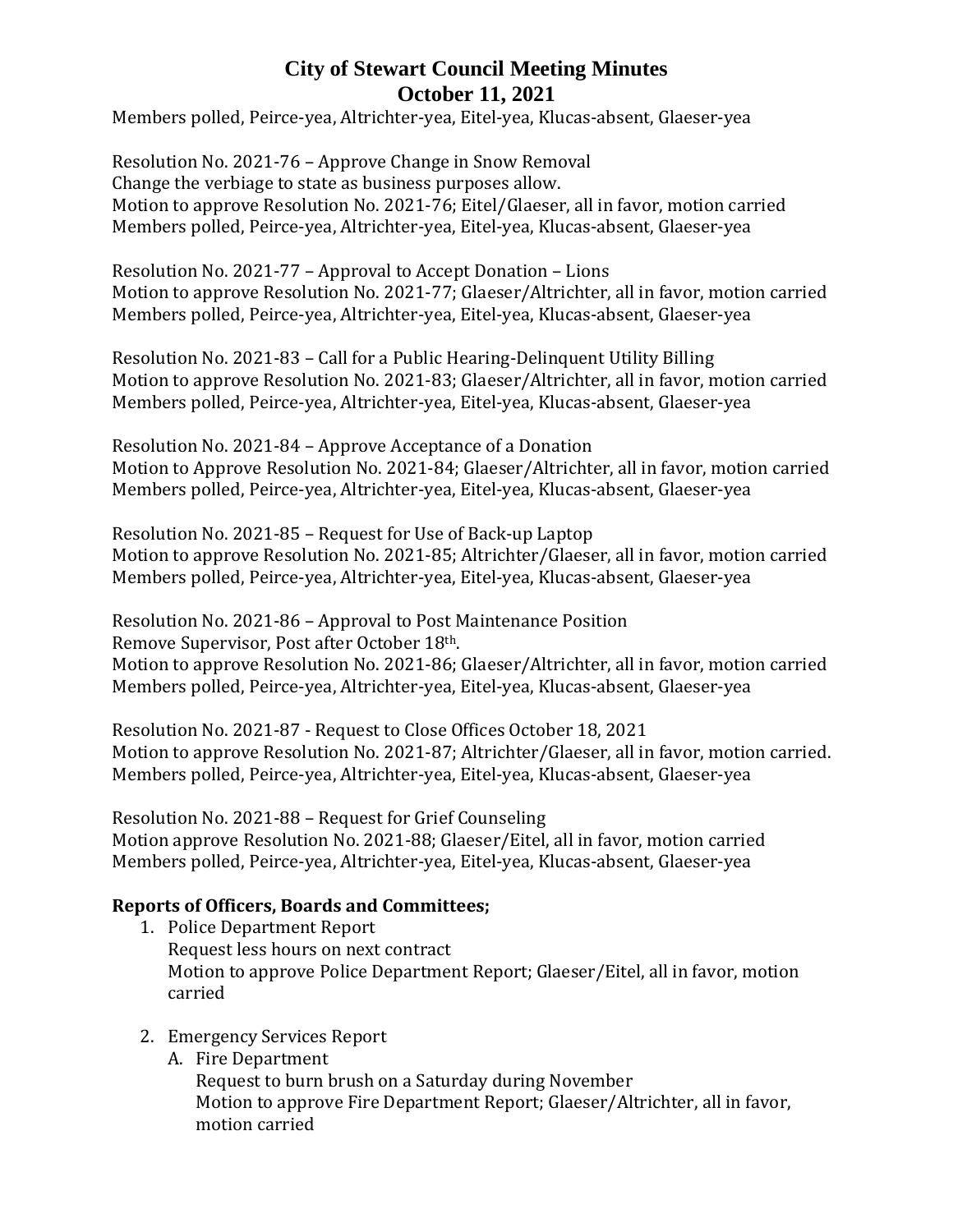Resolution No. 2021-81 – Approve Hiring a New Firefighter Add William Nething to resolution Motion to approve Resolution No. 2021-81; Eitel/Glaeser, all in favor, motion carried. Members polled, Peirce-yea, Altrichter-yea, Eitel-yea, Klucas-absent, Glaeser-yea

Resolution No. 2021-82 – Approval to Purchase Cascade Upgrade Carol to get clarification regarding ARPA funds eligibility Motion to approve Resolution No. 2021-82; Eitel/Glaeser, all in favor, motion carried

Members polled, Peirce-yea, Altrichter-yea, Eitel-yea, Klucas-absent, Glaeser-yea

## B. EMR Department

Motion to approve EMR Department Report; Altrichter/Glaeser, all in favor, motion carried

Resolution No. 2021-79 – Approval of Resignation-Chrystal Millbrandt Motion to approve Resolution No. 2021-79;Glaeser/Eitel, all in favor, motion carried.

Members polled, Peirce-yea, Altrichter-yea, Eitel-yea, Klucas-absent, Glaeser-yea

3. Maintenance - Water/Waste Water Report Motion to approve Maintenance – Water/Waste Water Report; Glaeser/Eitel, all in favor, motion carried

MMS Report

Resolution No. 2021-78 – Acceptance for Stump Grinding Motion to approve Resolution No. 2021-78; Glaeser/Altrichter, all in favor, motion carried.

Members polled, Peirce-yea, Altrichter-yea, Eitel-yea, Klucas-absent, Glaeser-yea

Resolution No. 2021-80 – Approval of Wage Increase – Mike Hansen Motion to approve Resolution No. 2021-80; Glaeser/Altrichter, all in favor, motion carried

Members polled, Peirce-yea, Altrichter-yea, Eitel-yea, Klucas-absent, Glaeser-yea

Resolution No. 2021-89 – Emergency Repair to Transfer Valve Motion to approve Resolution No. 2021-89; Eitel/Altrichter, all in favor, motion carried.

Unfinished business; Employee Review; Miscellaneous; and Set a date for a Special Meeting